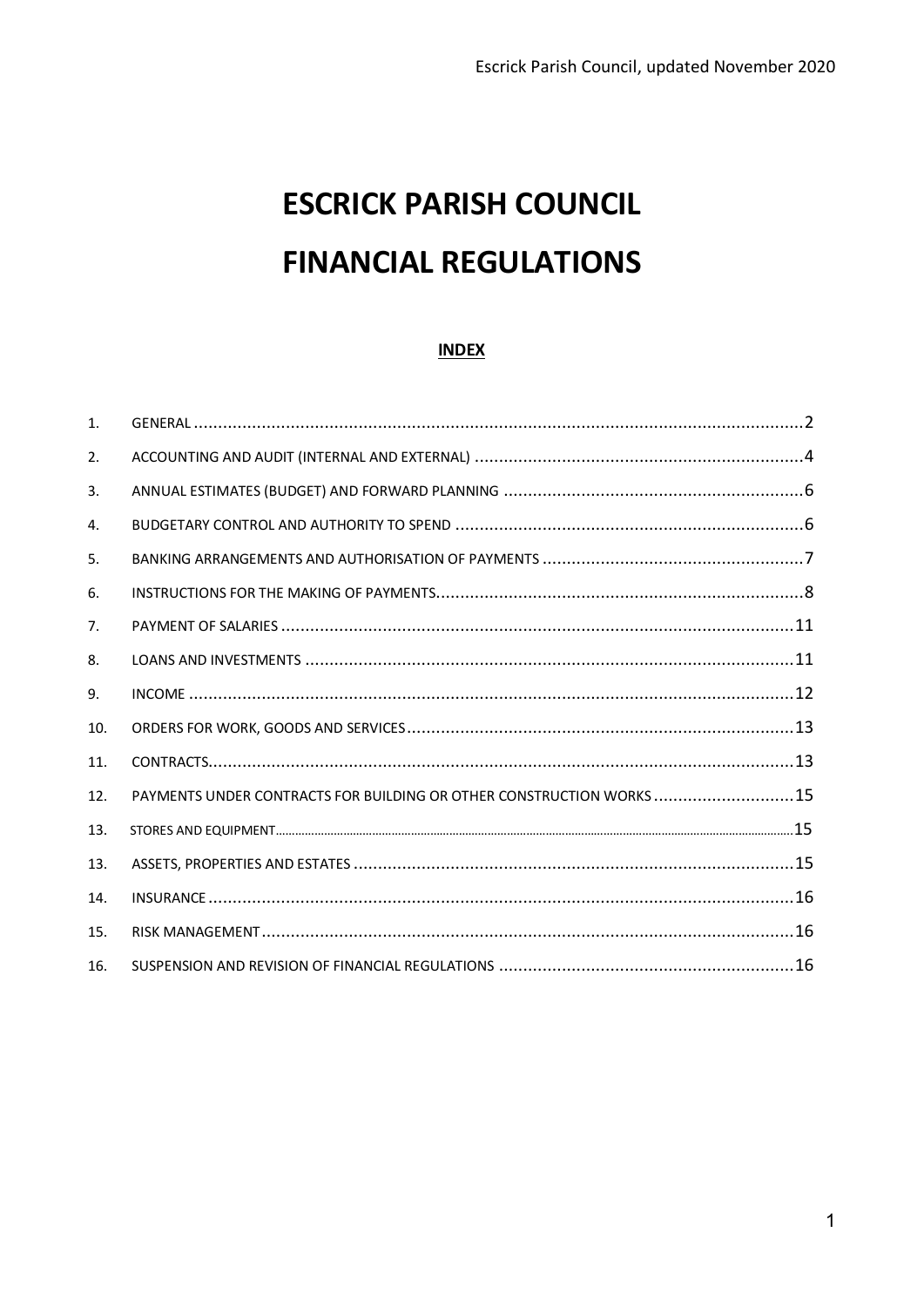These Financial Regulations were adopted by the Council at its Meeting held on 2<sup>nd</sup> November 2020.

To be reviewed June 2024. This document is based on Model Standing Orders.

### <span id="page-1-0"></span>**1. GENERAL**

- 1.1. These financial regulations govern the conduct of financial management by the council and may only be amended or varied by resolution of the council. Financial regulations are one of the council's three governing policy documents providing procedural guidance for members and officers. Financial regulations must be observed in conjunction with the council's standing orders and any individual financial regulations relating to contracts.
- 1.2. The council is responsible in law for ensuring that its financial management is adequate and effective and that the council has a sound system of internal control which facilitates the effective exercise of the council's functions, including arrangements for the management of risk.
- 1.3. The council's accounting control systems must include measures:
	- for the timely production of accounts:
	- that provide for the safe and efficient safeguarding of public money:
	- to prevent and detect inaccuracy and fraud; and
	- identifying the duties of officers.
- 1.4. These financial regulations demonstrate how the council meets these responsibilities and requirements.
- 1.5. At least once a year, prior to approving the Annual Governance Statement, the council must review the effectiveness of its system of internal control which shall be in accordance with proper practices.
- 1.6. Deliberate or wilful breach of these Regulations by an employee may give rise to disciplinary proceedings.
- 1.7. Members of Council are expected to follow the instructions within these Regulations and not to entice employees to breach them. Failure to follow instructions within these Regulations brings the office of councillor into disrepute.
- 1.8. The Responsible Financial Officer (RFO) holds a statutory office to be appointed by the council. The Clerk has been appointed as RFO for this council and these regulations will apply accordingly.
- 1.9. The RFO;
	- acts under the policy direction of the council;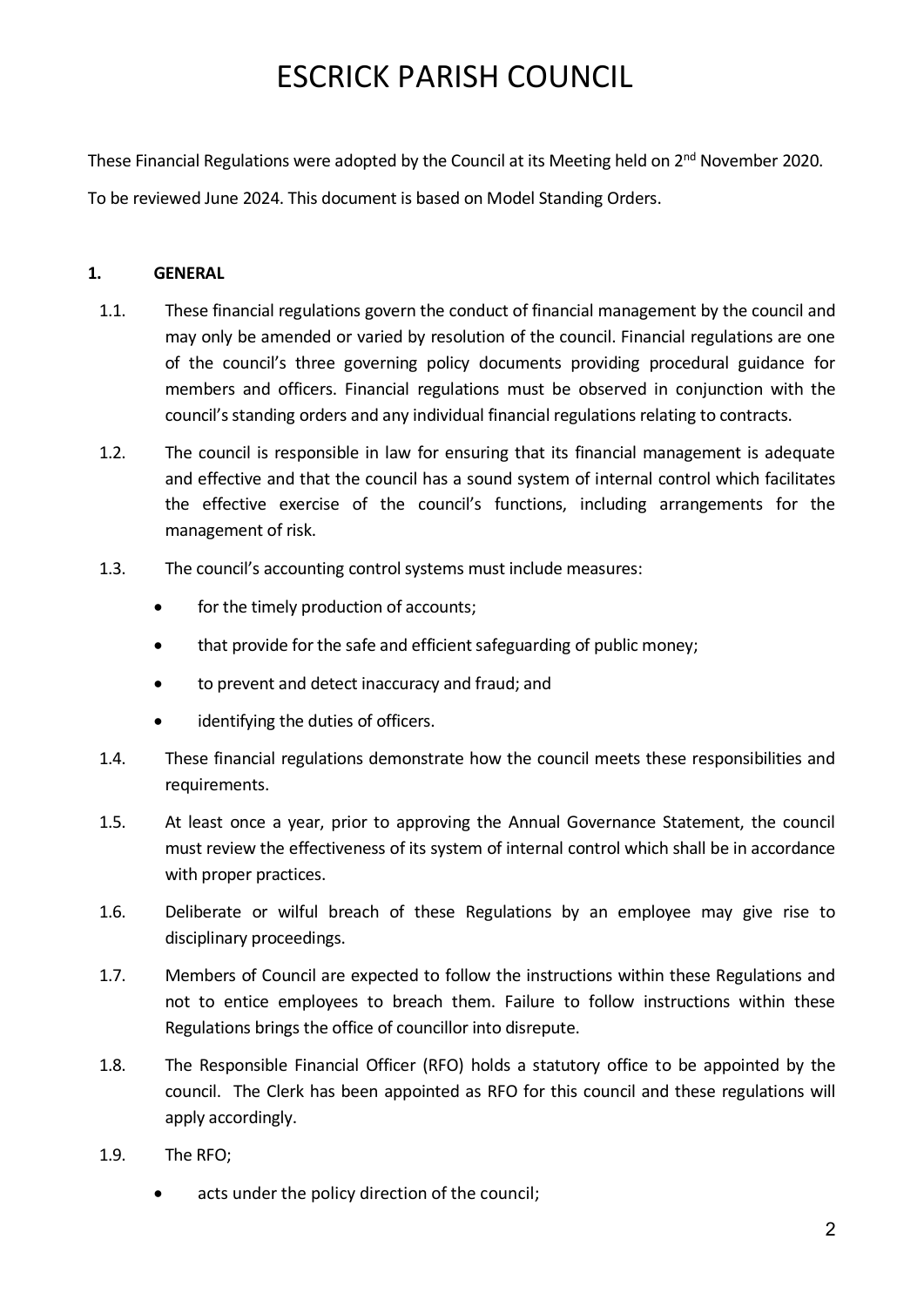- administers the council's financial affairs in accordance with all Acts, Regulations and proper practices;
- determines on behalf of the council its accounting records and accounting control systems;
- ensures the accounting control systems are observed;
- maintains the accounting records of the council up to date in accordance with proper practices;
- assists the council to secure economy, efficiency and effectiveness in the use of its resources; and
- produces financial management information as required by the council.
- 1.10. The accounting records determined by the RFO shall be sufficient to show and explain the council's transactions and to enable the RFO to ensure that any income and expenditure account and statement of balances, or record of receipts and payments and additional information, as the case may be, or management information prepared for the council from time to time comply with the Accounts and Audit Regulations.
- 1.11. The accounting records determined by the RFO shall in particular contain:
	- entries from day to day of all sums of money received and expended by the council and the matters to which the income and expenditure or receipts and payments account relate;
	- a record of the assets and liabilities of the council; and
	- wherever relevant, a record of the council's income and expenditure in relation to claims made, or to be made, for any contribution, grant or subsidy.
- 1.12. The accounting control systems determined by the RFO shall include:
	- procedures to ensure that the financial transactions of the council are recorded as soon as reasonably practicable and as accurately and reasonably as possible;
	- procedures to enable the prevention and detection of inaccuracies and fraud and the ability to reconstruct any lost records;
	- identification of the duties of officers dealing with financial transactions and division of responsibilities of those officers in relation to significant transactions;
	- procedures to ensure that uncollectable amounts, including any bad debts are not submitted to the council for approval to be written off except with the approval of the RFO and that the approvals are shown in the accounting records; and
	- measures to ensure that risk is properly managed.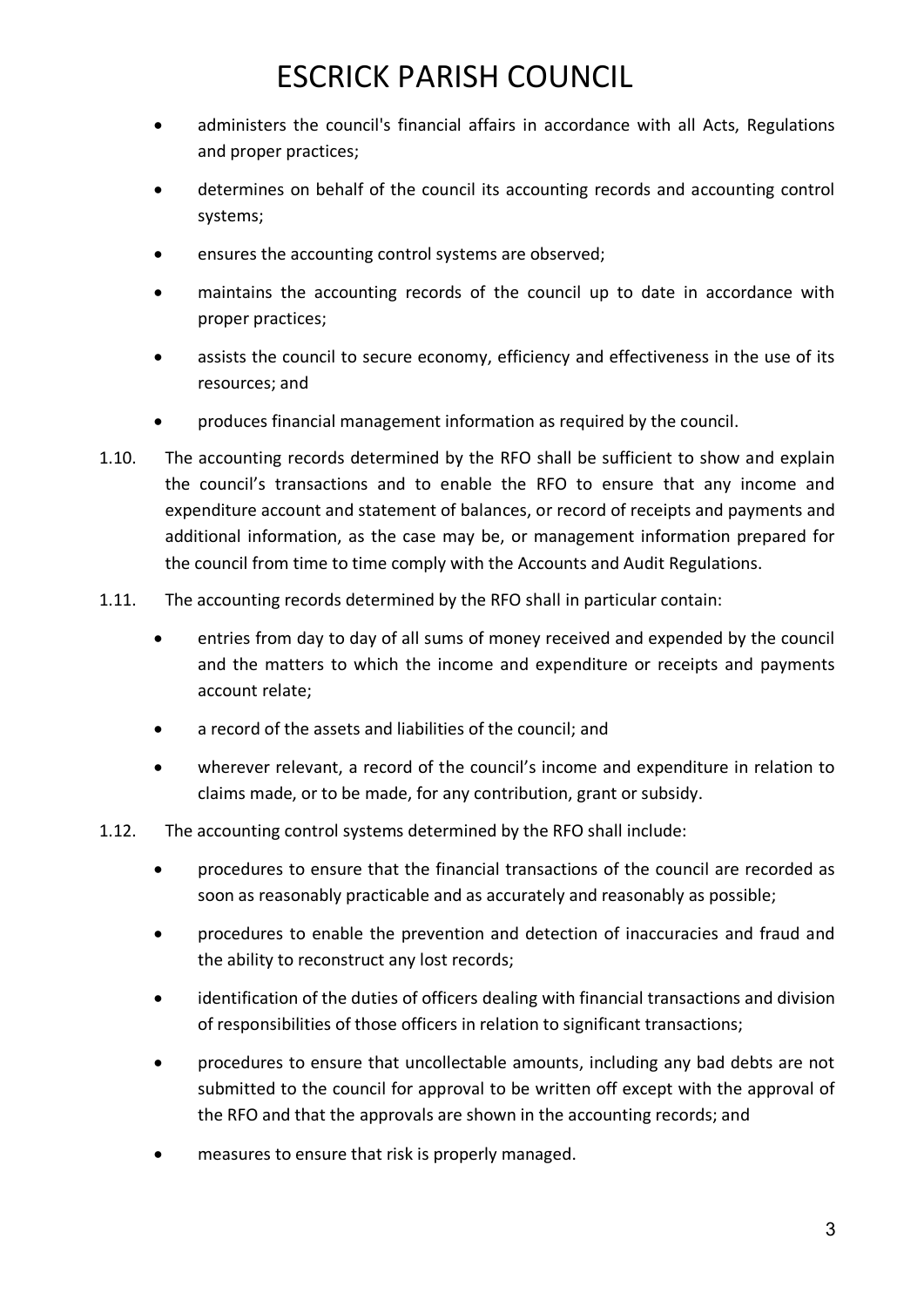- 1.13. The council is not empowered by these Regulations or otherwise to delegate certain specified decisions. In particular, any decision regarding:
	- setting the final budget or the precept (council tax requirement);
	- approving accounting statements;
	- approving an annual governance statement;
	- borrowing;
	- writing off bad debts;
	- declaring eligibility for the General Power of Competence; and
	- addressing recommendations in any report from the internal or external auditors,

shall be a matter for the full council only.

- 1.14. In addition, the council must:
	- determine and keep under regular review the bank mandate for all council bank accounts;
	- approve any grant or a single commitment in excess of £1,000; and
	- in respect of the annual salary for any employee have regard to recommendations about annual salaries of employees made by the relevant committee in accordance with its terms of reference.
- 1.15. In these financial regulations, references to the Accounts and Audit Regulations or 'the regulations' shall mean the regulations issued under the provisions of section 27 of the Audit Commission Act 1998, or any superseding legislation, and then in force unless otherwise specified.

In these financial regulations the term 'proper practice' or 'proper practices' shall refer to guidance issued in *Governance and Accountability for Local Councils - a Practitioners' Guide (England)* issued by the Joint Practitioners Advisory Group (JPAG), available from the websites of NALC and the Society for Local Council Clerks (SLCC).

### <span id="page-3-0"></span>**2. ACCOUNTING AND AUDIT (INTERNAL AND EXTERNAL)**

- 2.1. All accounting procedures and financial records of the council shall be determined by the RFO in accordance with the Accounts and Audit Regulations, appropriate guidance and proper practices.
- 2.2. At the financial year end, the Chairman and one other shall verify bank reconciliations (for all accounts) produced by the RFO. The Chairman shall sign the reconciliations and the original bank statements (or similar document) as evidence of verification. This activity shall on conclusion be reported, including any exceptions, to and noted by the council.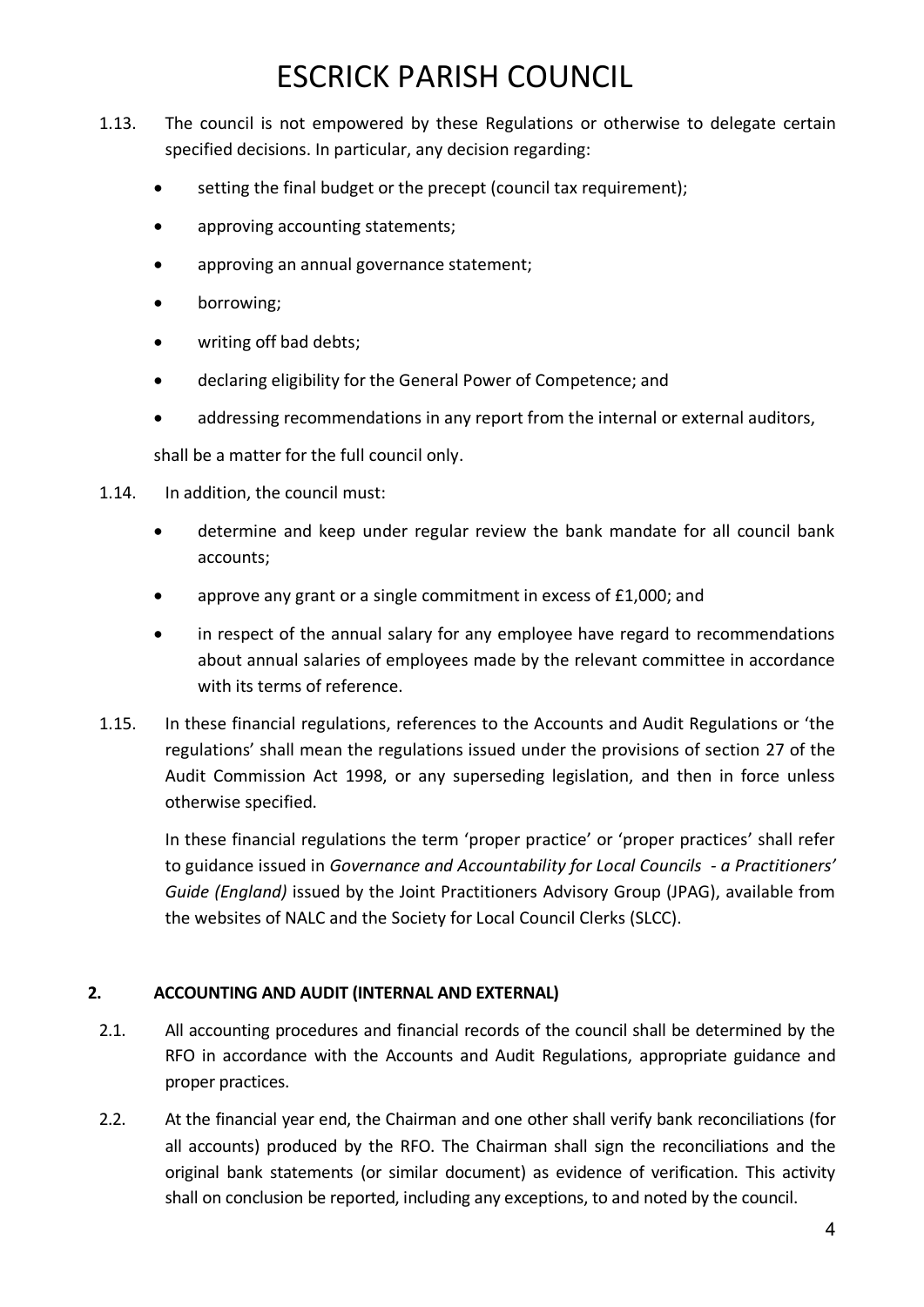- 2.3. The RFO shall complete the annual statement of accounts, annual report, and any related documents of the council contained in the Annual Return (as specified in proper practices) as soon as practicable after the end of the financial year and having certified the accounts shall submit them and report thereon to the council within the timescales set by the Accounts and Audit Regulations.
- 2.4. The council shall ensure that there is an adequate and effective system of internal audit of its accounting records, and of its system of internal control in accordance with proper practices. Any officer or member of the council shall make available such documents and records as appear to the council to be necessary for the purpose of the audit and shall, as directed by the council, supply the RFO, internal auditor, or external auditor with such information and explanation as the council considers necessary for that purpose.
- 2.5. The internal auditor shall be appointed by and shall carry out the work in relation to internal controls required by the council in accordance with proper practices.
- 2.6. The internal auditor shall:
	- be competent and independent of the financial operations of the council;
	- report to council in writing, or in person, on a regular basis with a minimum of one annual written report during each financial year;
	- to demonstrate competence, objectivity and independence, be free from any actual or perceived conflicts of interest, including those arising from family relationships; and
	- have no involvement in the financial decision making, management or control of the council.
- 2.7. Internal or external auditors may not under any circumstances:
	- perform any operational duties for the council;
	- initiate or approve accounting transactions; or
	- direct the activities of any council employee, except to the extent that such employees have been appropriately assigned to assist the internal auditor.
- 2.8. For the avoidance of doubt, in relation to internal audit the terms 'independent' and 'independence' shall have the same meaning as is described in proper practices.
- 2.9. The RFO shall make arrangements for the exercise of electors' rights in relation to the accounts including the opportunity to inspect the accounts, books, and vouchers and display or publish any notices and statements of account required by Audit Commission Act 1998, or any superseding legislation, and the Accounts and Audit Regulations.
- 2.10. The RFO shall, without undue delay, bring to the attention of all councillors any correspondence or report from internal or external auditors.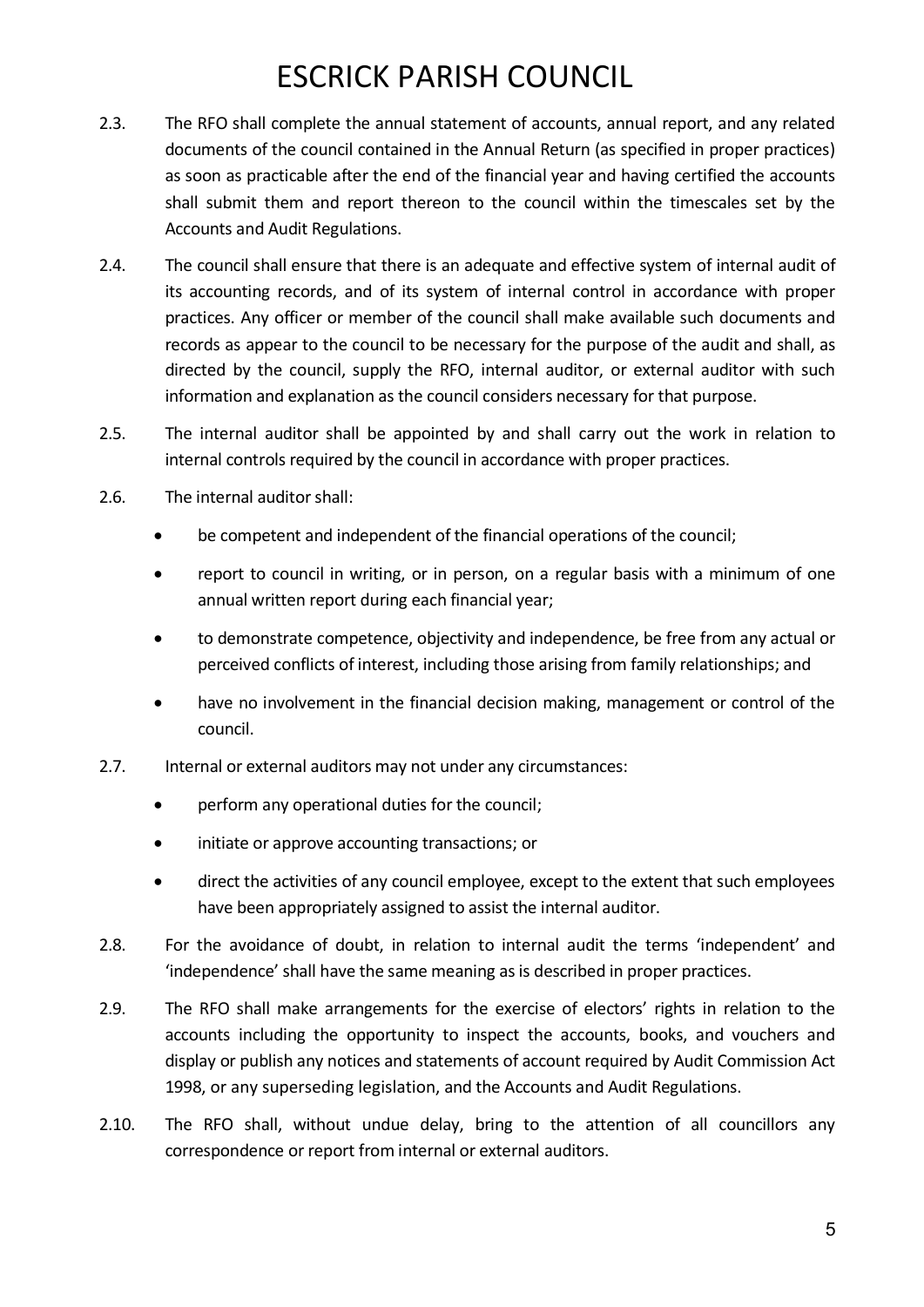### <span id="page-5-0"></span>**3. ANNUAL ESTIMATES (BUDGET) AND FORWARD PLANNING**

- 3.1. The RFO must each year, by no later than January prepare detailed estimates of all receipts and payments including the use of reserves and all sources of funding for the following financial year in the form of a budget to be considered by the council.
- 3.2. The council shall consider annual budget proposals in relation to the council's annual forecast of revenue and capital receipts and payments including recommendations for the use of reserves and sources of funding and update the forecast accordingly.
- 3.3. The council shall fix the precept (council tax requirement), and relevant basic amount of council tax to be levied for the ensuing financial year not later than by the end of January each year. The RFO shall issue the precept to the billing authority and shall supply each member with a copy of the approved annual budget.
- 3.4. The approved annual budget shall form the basis of financial control for the ensuing year.

### **4. BUDGETARY CONTROL AND AUTHORITY TO SPEND**

- 4.1 Expenditure on revenue items may be authorised up to the amounts included for that class of expenditure in the approved budget. This authority is to be determined by:
	- the council for all items over £1000
	- the Clerk, in conjunction with Chairman of Council or Chairman of the appropriate committee, for any items below £1000.

<span id="page-5-1"></span>Such authority is to be evidenced by a minute or an authorisation slip duly signed by the Clerk, and where necessary also by the appropriate Chairman.

Contracts may not be disaggregated to avoid controls imposed by these regulations.

- 4.2 No expenditure may be authorised that will exceed the amount provided in the revenue budget for that class of expenditure other than by resolution of the council. During the budget year and with the approval of council having considered fully the implications for public services, unspent and available amounts may be moved to other budget headings or to an earmarked reserve as appropriate ('virement').
- 4.3 Unspent provisions in the revenue or capital budgets for completed projects shall not be carried forward to a subsequent year.
- 4.4 The salary budgets are to be reviewed at least annually by January for the following financial year and such review shall be evidenced by a hard copy schedule signed by the Clerk and the Chairman of Council or relevant committee. The RFO will inform committees of any changes impacting on their budget requirement for the coming year in good time.
- 4.5 In cases of extreme risk to the delivery of council services, the clerk may authorise revenue expenditure on behalf of the council which in the clerk's judgement it is necessary to carry out. Such expenditure includes repair, replacement or other work,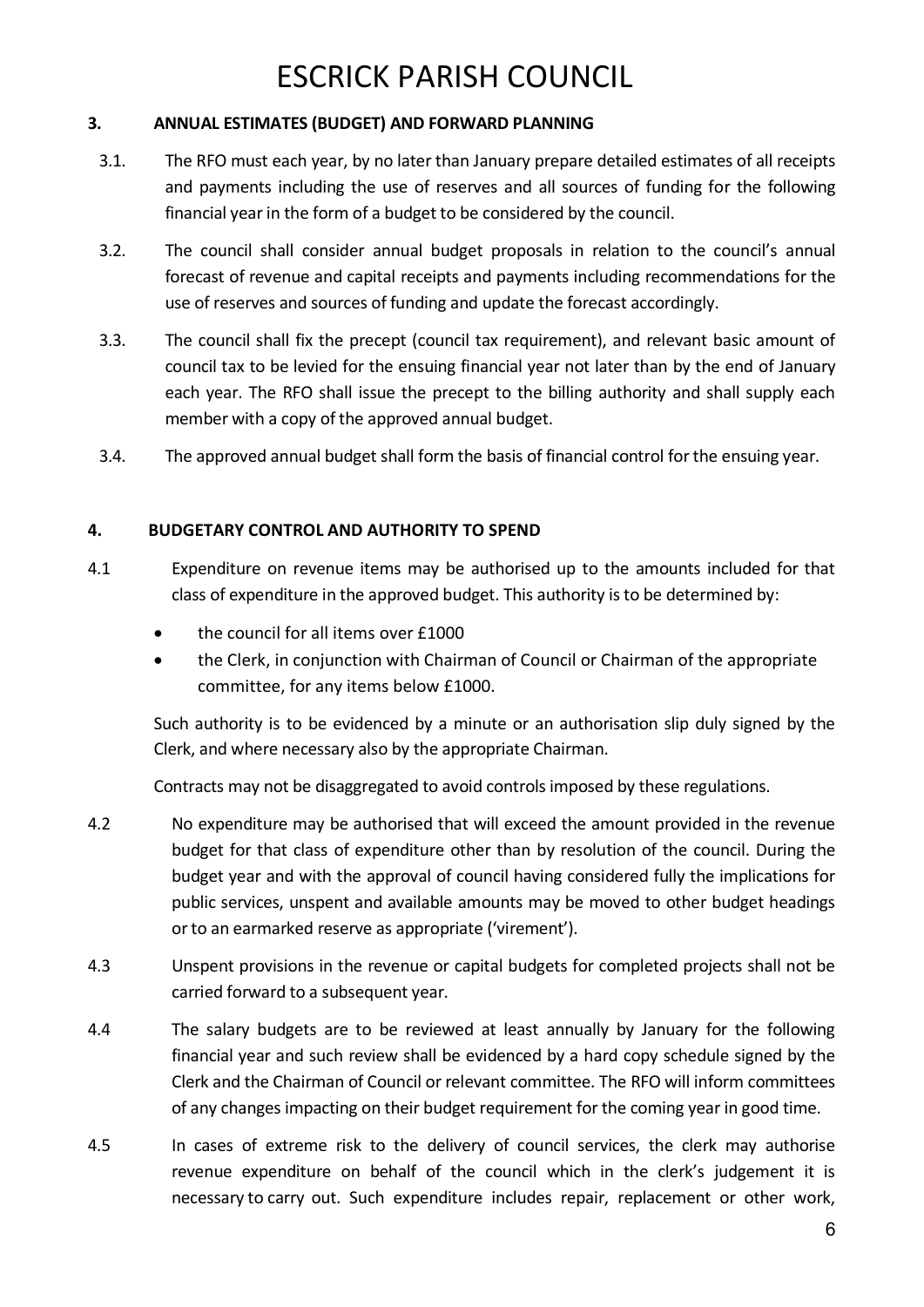whether or not there is any budgetary provision for the expenditure, subject to a limit of £1,000. The Clerk shall report such action to the chairman as soon as possible and to the council as soon as practicable thereafter.

- 4.6 No expenditure shall be authorised in relation to any capital project and no contract entered into or tender accepted involving capital expenditure unless the council is satisfied that the necessary funds are available and the requisite borrowing approval has been obtained.
- 4.7 All capital works shall be administered in accordance with the council's standing orders and financial regulations relating to contracts.
- 4.8 The RFO shall regularly provide the council with evidence of receipts and payments to date. These statements are to be prepared twice annually.
- 4.9 Changes in earmarked reserves shall be approved by council as part of the budgetary control process.

#### <span id="page-6-0"></span>**5. BANKING ARRANGEMENTS AND AUTHORISATION OF PAYMENTS**

- 5.1 The council's banking arrangements, including the bank mandate, shall be made by the RFO and approved by the council; banking arrangements may not be delegated to a committee. They shall be regularly reviewed for safety and efficiency.
- 5.2 The RFO shall prepare a schedule of payments requiring authorisation, forming part of the Agenda for the Meeting and, together with the relevant invoices, present the schedule to council. The council shall review the schedule for compliance and, having satisfied itself shall authorise payment by a resolution of the council. The approved schedule shall be initialled by the Chairman of the Meeting. A detailed list of all payments shall be disclosed within or as an attachment to the minutes of the meeting at which payment was authorised. Personal payments (including salaries, wages, expenses and any payment made in relation to the termination of a contract of employment) may be summarised to remove public access to any personal information.
- 5.3 All invoices for payment shall be examined, verified and certified by the RFO to confirm that the work, goods or services to which each invoice relates has been received, carried out, examined and represents expenditure previously approved by the council.
- 5.4 The RFO shall examine invoices for arithmetical accuracy and analyse them to the appropriate expenditure heading. The RFO shall take all steps to pay all invoices submitted, and which are in order, at the next available council meeting.
- 5.5 The Clerk/RFO shall have delegated authority to authorise the payment of items only in the following circumstances:
	- a) If a payment is necessary to avoid a charge to interest under the Late Payment of Commercial Debts (Interest) Act 1998, and the due date for payment is before the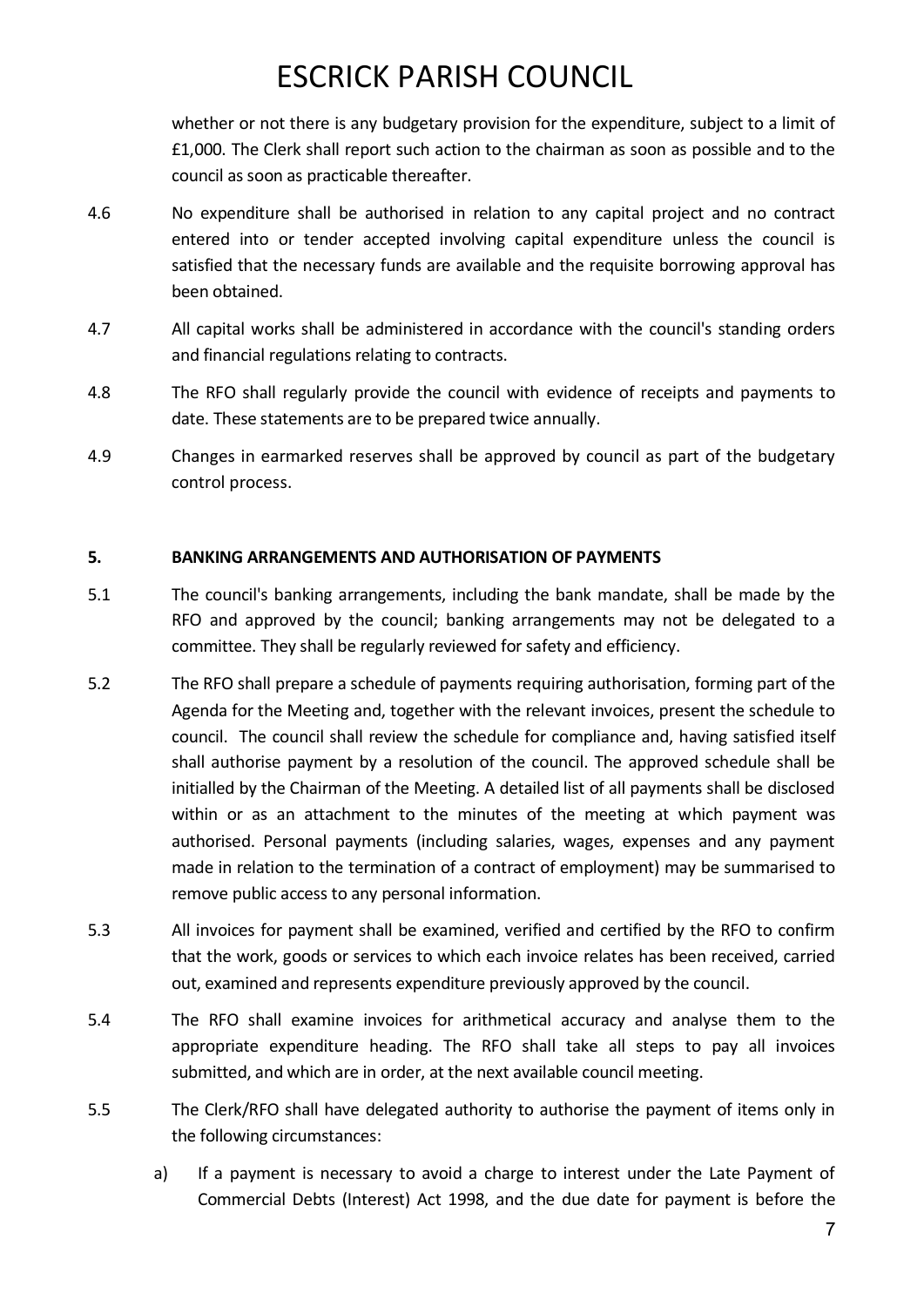next scheduled Meeting of council, where the Clerk/RFO certifies that there is no dispute or other reason to delay payment, provided that a list of such payments shall be submitted to the next appropriate meeting of council;

- b) An expenditure item authorised under 5.6 below (continuing contracts and obligations) provided that a list of such payments shall be submitted to the next appropriate meeting of council; or
- c) fund transfers within the councils banking arrangements up to the sum of £5,000, provided that a list of such payments shall be submitted to the next appropriate meeting of council.
- 5.6 For each financial year the Clerk/RFO shall draw up a list of due payments which arise on a regular basis as the result of a continuing contract, statutory duty, or obligation (such as but not exclusively) Salaries, PAYE and NI, Superannuation Fund and regular maintenance contracts and the like for which council may authorise payment for the year provided that the requirements of regulation 4.1 (Budgetary Controls) are adhered to, provided also that a list of such payments shall be submitted to the next appropriate meeting of council.
- 5.7 A record of regular payments made under 5.6 above shall be drawn up and be signed by two members on each and every occasion when payment is authorised - thus controlling the risk of duplicated payments being authorised and/or made.
- 5.8 In respect of grants a duly authorised committee shall approve expenditure within any limits set by council and in accordance with any policy statement approved by council. Any Revenue or Capital Grant in excess of £1,000 shall before payment, be subject to ratification by resolution of the council.
- 5.9 Members are subject to the Code of Conduct that has been adopted by the council and shall comply with the Code and Standing Orders when a decision to authorise or instruct payment is made in respect of a matter in which they have a disclosable pecuniary or other interest, unless a dispensation has been granted.
- 5.10 The council will aim to rotate the duties of members in these Regulations so that onerous duties are shared out as evenly as possible over time.
- 5.11 Any changes in the recorded details of suppliers, such as bank account records, shall be approved in writing by a Member.

#### <span id="page-7-0"></span>**6. INSTRUCTIONS FOR THE MAKING OF PAYMENTS**

- 6.1 The council will make safe and efficient arrangements for the making of its payments.
- 6.2 Following authorisation under Financial Regulation 5 above, the council or, if so delegated, the Clerk/RFO shall give instruction that a payment shall be made.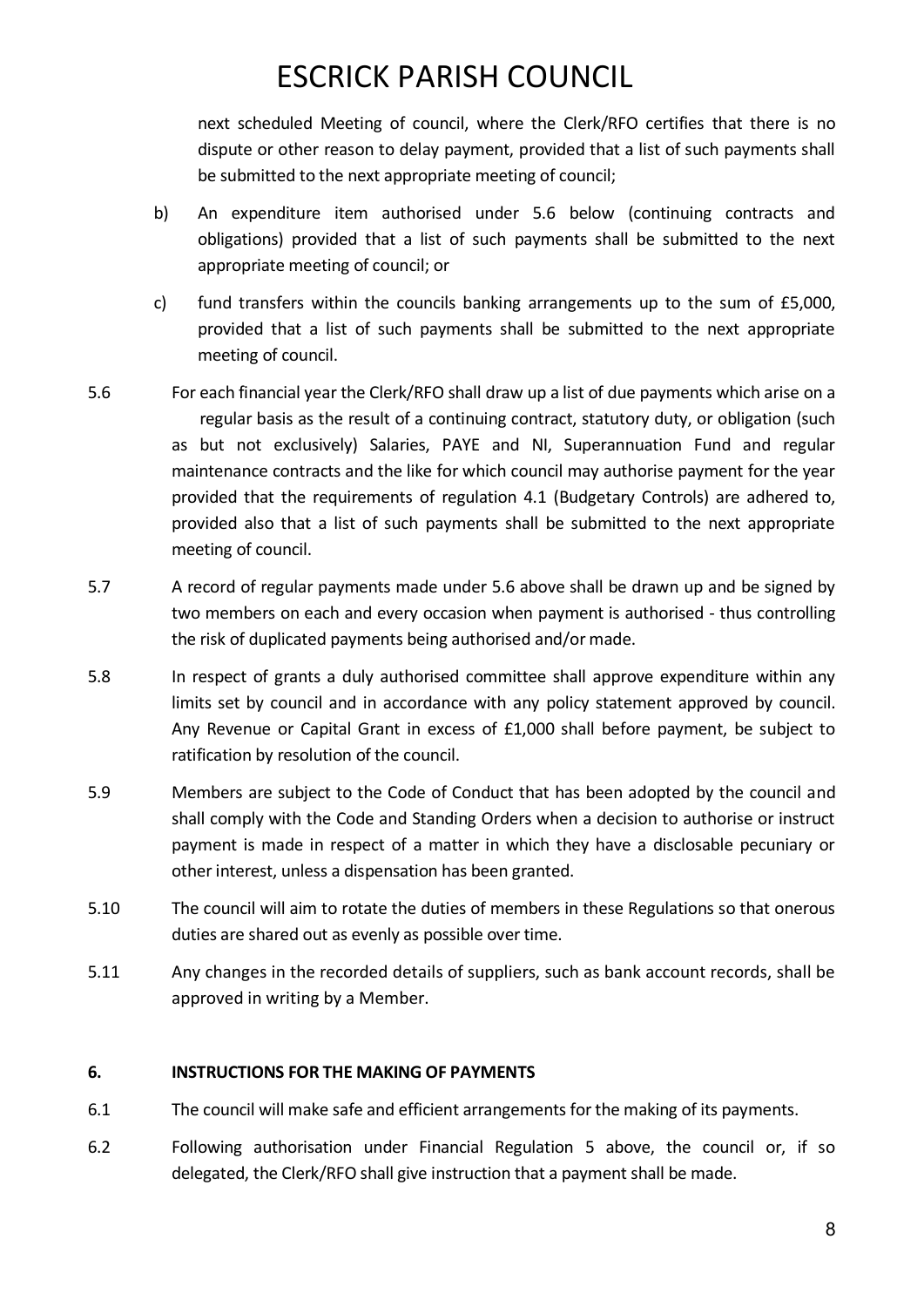- 6.3 All payments shall be effected by cheque or other instructions to the council's bankers, or otherwise, in accordance with a resolution of council.
- 6.4 Cheques or orders for payment drawn on the bank account in accordance with the schedule as presented to council or committee shall be signed by two members of council in accordance with a resolution instructing that payment. A member who is a bank signatory, having a connection by virtue of family or business relationships with the beneficiary of a payment, should not, under normal circumstances, be a signatory to the payment in question.
- 6.5 To indicate agreement of the details shown on the cheque or order for payment with the counterfoil and the invoice or similar documentation, both signatories shall also initial the cheque counterfoil.
- 6.6 Cheques or orders for payment shall not normally be presented for signature other than at a council or committee meeting (including immediately before or after such a meeting). Any signatures obtained away from such meetings shall be reported to the council at the next convenient meeting.
- 6.7 If thought appropriate by the council, payment for utility supplies (energy, telephone and water) and any National Non-Domestic Rates may be made by variable direct debit provided that the instructions are signed by two members and any payments are reported to council as made. The approval of the use of a variable direct debit shall be renewed by resolution of the council at least every two years.
- 6.8 If thought appropriate by the council, payment for certain items (principally salaries) may be made by banker's standing order provided that the instructions are signed, or otherwise evidenced by two members are retained and any payments are reported to council as made. The approval of the use of a banker's standing order shall be renewed by resolution of the council at least every two years.
- 6.9 If thought appropriate by the council, payment for certain items may be made by BACS or CHAPS methods provided that the instructions for each payment are signed, or otherwise evidenced, by two authorised bank signatories, are retained and any payments are reported to council as made. The approval of the use of BACS or CHAPS shall be renewed by resolution of the council at least every two years.
- 6.10 If thought appropriate by the council payment for certain items may be made by internet banking transfer provided evidence is retained showing which members approved the payment.
- 6.11 Where a computer requires use of a personal identification number (PIN) or other password(s), for access to the council's records on that computer, a note shall be made of the PIN and Passwords and shall be handed to and retained by the Chairman of Council in a sealed dated envelope. This envelope may not be opened other than in the presence of two other councillors. After the envelope has been opened, in any circumstances, the PIN and/or passwords shall be changed as soon as practicable. The fact that the sealed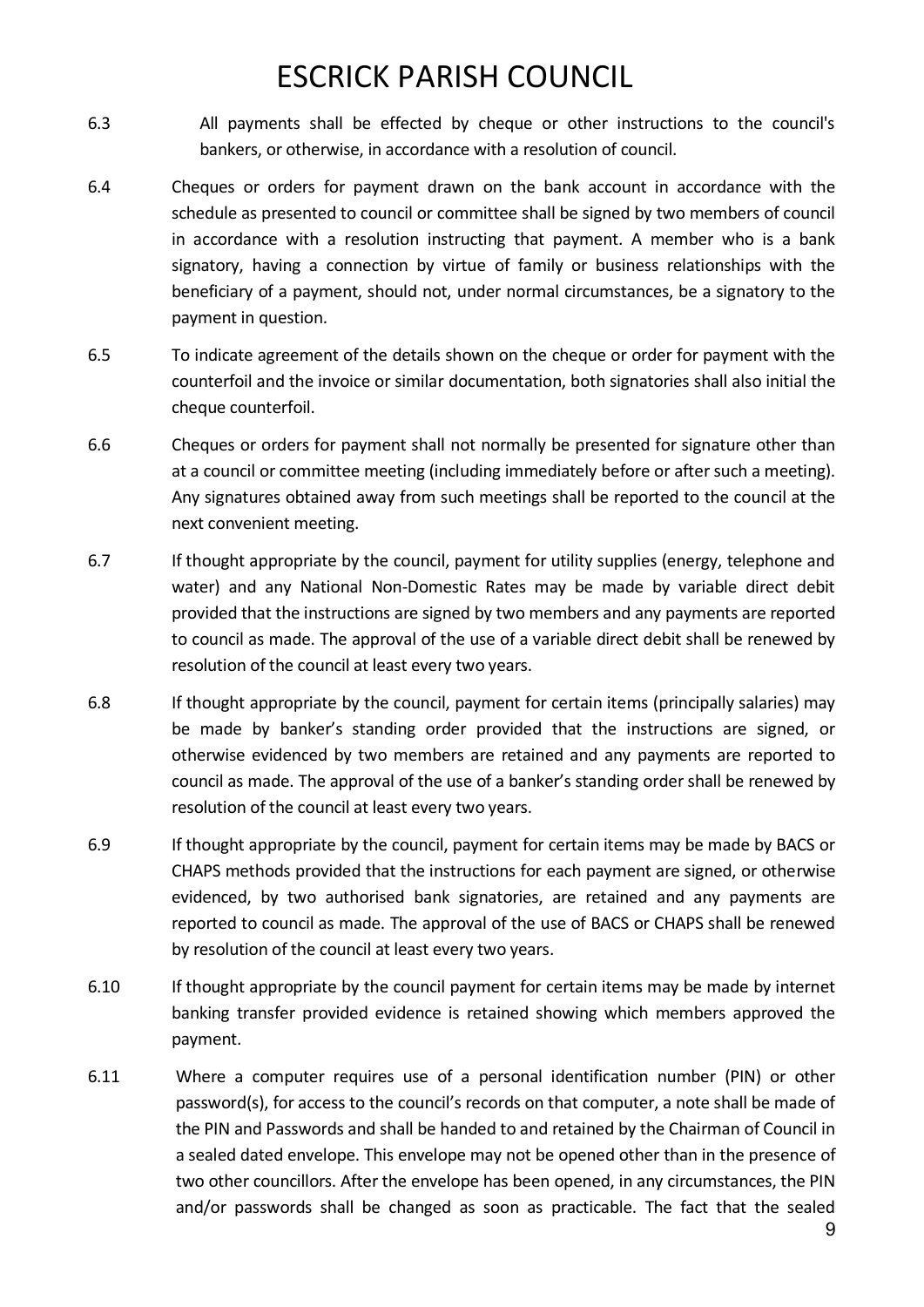envelope has been opened, in whatever circumstances, shall be reported to all members immediately and formally to the next available meeting of the council. This will not be required for a member's personal computer used only for remote authorisation of bank payments.

- 6.12 No employee or councillor shall disclose any PIN or password, relevant to the working of the council or its bank accounts, to any person not authorised in writing by the council or a duly delegated committee.
- 6.13 Regular back-up copies of the records on any computer shall be made and shall be stored securely away from the computer in question, and preferably off site.
- 6.14 The council, and any members using computers for the council's financial business, shall ensure that anti-virus, anti-spyware and firewall software with automatic updates, together with a high level of security, is used.
- 6.15 Where internet banking arrangements are made with any bank, the Clerk/RFO shall be appointed as the Service Administrator. The bank mandate approved by the council shall identify a number of councillors who will be authorised to approve transactions on those accounts. The bank mandate will state clearly the amounts of payments that can be instructed by the use of the Service Administrator alone, or by the Service Administrator
- 6.16 Access to any internet banking accounts will be directly to the access page (which may be saved under "favourites"), and not through a search engine or e-mail link. Remembered or saved passwords facilities must not be used on any computer used for council banking.
- 6.17 Changes to account details for suppliers, which are used for internet banking may only be changed on written hard copy notification by the supplier and supported by hard copy authority for change signed by two of the members. A programme of regular checks of standing data with suppliers will be followed.
- 6.18 Any Debit Card issued for use will be specifically restricted to the Clerk/RFO and will also be restricted to a single transaction maximum value of £1,000 unless authorised by council or finance committee in writing before any order is placed.
- 6.19 A pre-paid debit card may be issued to employees with varying limits. These limits will be set by the council. Transactions and purchases made will be reported to the council and authority for topping-up shall be at the discretion of the council.
- 6.20 Any corporate credit card or trade card account opened by the council will be specifically restricted to use by the Clerk/RFO and shall be subject to automatic payment in full at each month-end. Personal credit or debit cards shall only be used with prior approval from the RFO.
- 6.21 The council will not maintain any form of cash float. All cash received must be banked intact. Any payments made in cash by the Clerk/RFO (for example for postage or minor stationery items) shall be refunded on a regular basis, at least quarterly.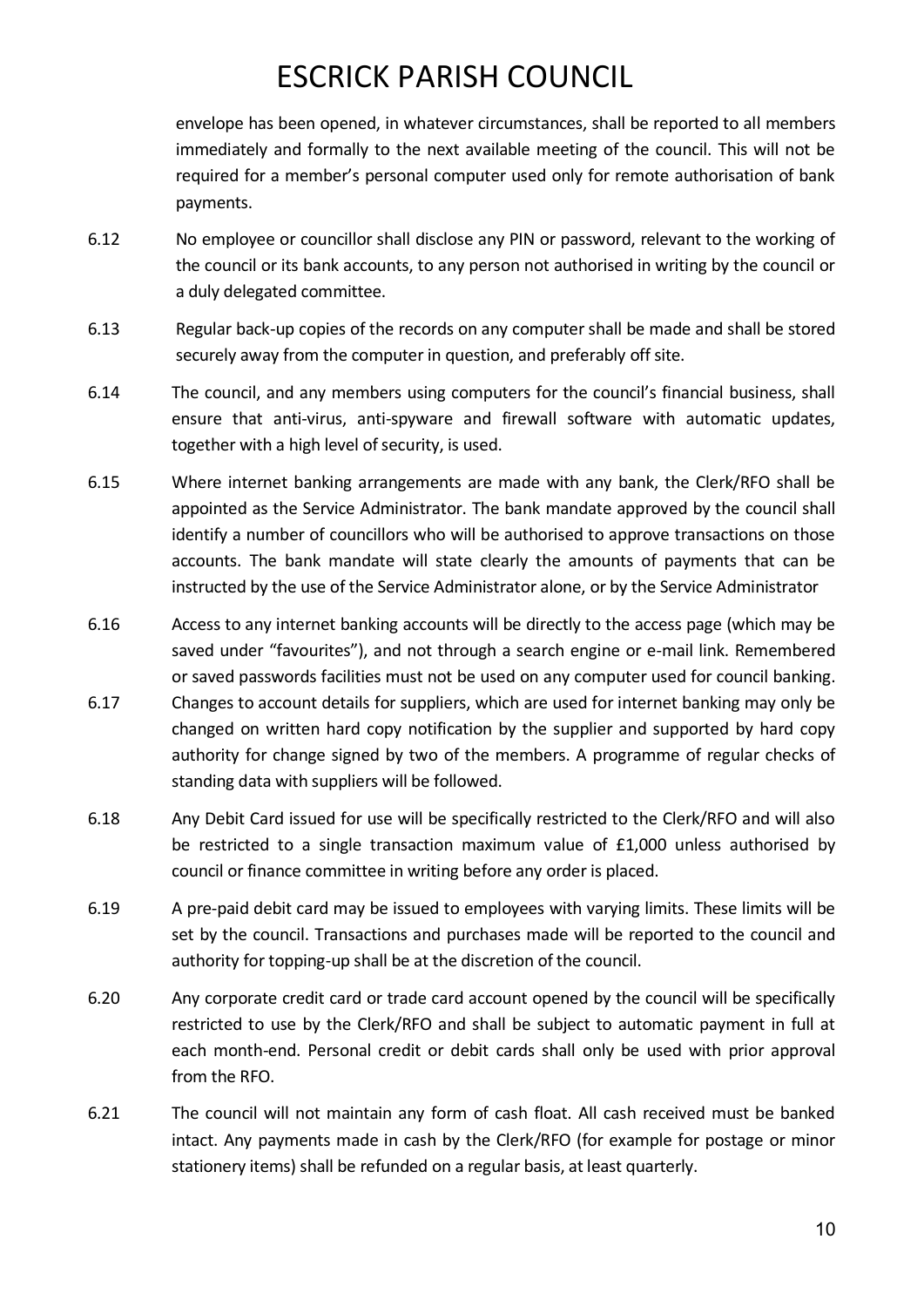### <span id="page-10-0"></span>**7. PAYMENT OF SALARIES**

- 7.1 As an employer, the council shall make arrangements to meet fully the statutory requirements placed on all employers by PAYE and National Insurance legislation. The payment of all salaries shall be made in accordance with payroll records and the rules of PAYE and National Insurance currently operating, and salary rates shall be as agreed by council, or duly delegated committee.
- 7.2 Payment of salaries and payment of deductions from salary such as may be required to be made for tax, national insurance and pension contributions, or similar statutory or discretionary deductions must be made in accordance with the payroll records and on the appropriate dates stipulated in employment contracts, provided that each payment is reported to the next available council meeting, as set out in these regulations above.
- 7.3 No changes shall be made to any employee's pay, emoluments, or terms and conditions of employment without the prior consent of the council.
- 7.4 Each and every payment to employees of net salary and to the appropriate creditor of the statutory and discretionary deductions shall be recorded in a separate confidential record (confidential cash book). This confidential record is not open to inspection or review (under the Freedom of Information Act 2000 or otherwise) other than:
	- a) by any councillor who can demonstrate a need to know;
	- b) by the internal auditor;
	- c) by the external auditor; or
	- d) by any person authorised under Audit Commission Act 1998, or any superseding legislation.
- 7.5 The total of such payments in each calendar month shall be reported with all other payments as made as may be required under these Financial Regulations, to ensure that only payments due for the period have actually been paid.
- 7.6 An effective system of personal performance management should be maintained for the senior officers.
- 7.7 Any termination payments shall be supported by a clear business case and reported to the council. Termination payments shall only be authorised by council.
- 7.8 Before employing interim staff the council must consider a full business case.

### <span id="page-10-1"></span>**8. LOANS AND INVESTMENTS**

8.1 All borrowings shall be effected in the name of the council, after obtaining any necessary borrowing approval. Any application for borrowing approval shall be approved by Council as to terms and purpose. The application for borrowing approval, and subsequent arrangements for the loan shall only be approved by full council.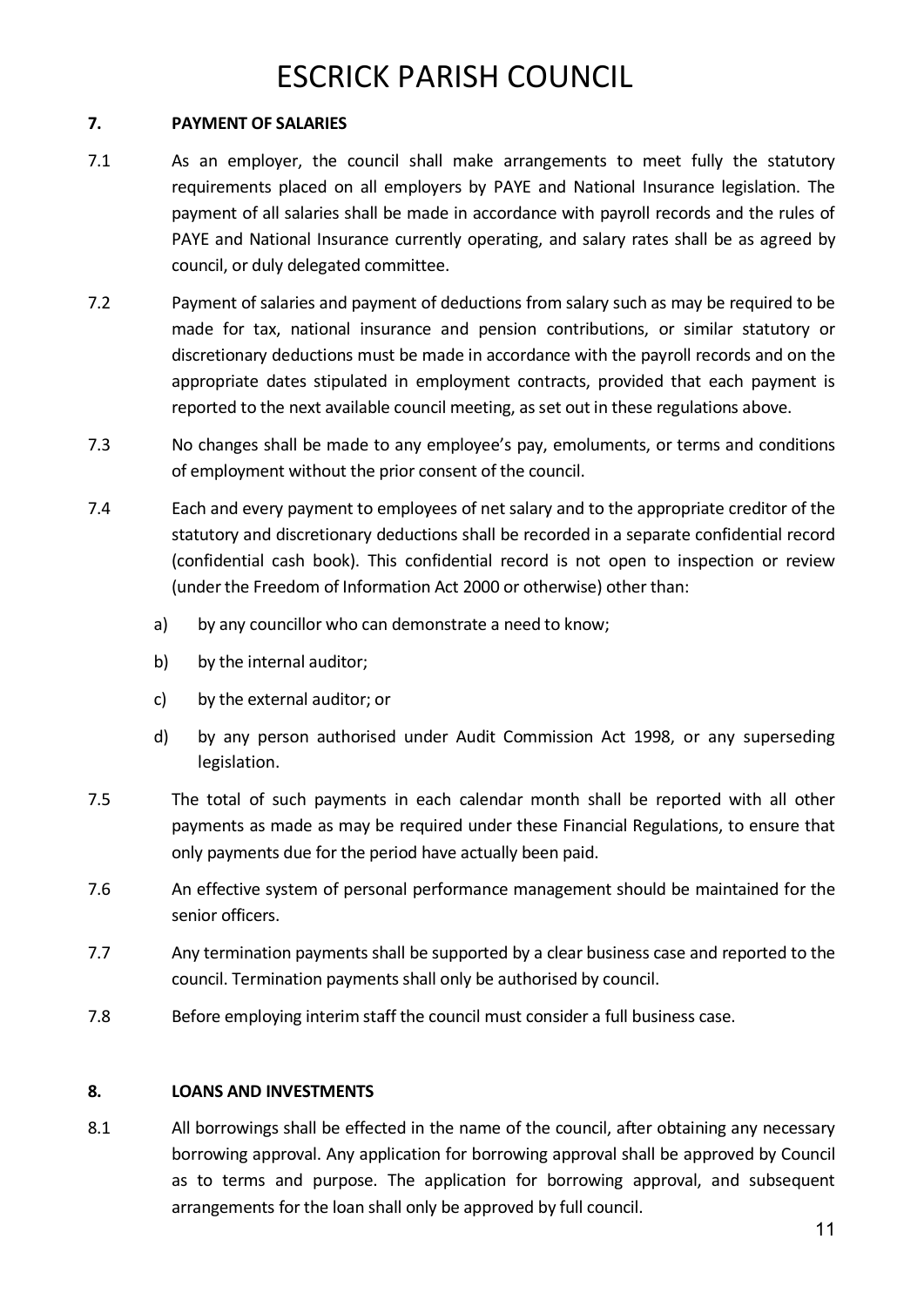- 8.2 Any financial arrangement which does not require formal borrowing approval from the Secretary of State (such as Hire Purchase or Leasing of tangible assets) shall be subject to approval by the full council. In each case a report in writing shall be provided to council in respect of value for money for the proposed transaction.
- 8.3 The council will arrange with the council's banks and investment providers for the sending of a copy of each statement of account to the Clerk/RFO. This to be reported to council at each meeting and initialled by the Chairman 'as seen'.
- 8.4 All loans and investments shall be negotiated in the name of the council and shall be for a set period in accordance with council policy.
- 8.5 The council shall consider the need for an Investment Strategy and Policy which, if drawn up, shall be in accordance with relevant regulations, proper practices and guidance. Any Strategy and Policy shall be reviewed by the council at least annually.
- 8.6 All investments of money under the control of the council shall be in the name of the council.
- 8.7 All investment certificates and other documents relating thereto shall be retained in the custody of the RFO.
- 8.8 Payments in respect of short term or long term investments, including transfers between bank accounts held in the same bank, or branch, shall be made in accordance with Regulation 5 (Authorisation of payments) and Regulation 6 (Instructions for payments).

### <span id="page-11-0"></span>**9. INCOME**

- 9.1 The collection of all sums due to the council shall be the responsibility of and under the supervision of the RFO.
- 9.2 Particulars of all charges to be made for work done, services rendered or goods supplied shall be agreed annually by the council, notified to the RFO and the RFO shall be responsible for the collection of all accounts due to the council.
- 9.3 The council will review all fees and charges at least annually, following a report of the Clerk.
- 9.4 Any sums found to be irrecoverable and any bad debts shall be reported to the council and shall be written off in the year.
- 9.5 All sums received on behalf of the council shall be banked intact as directed by the RFO. In all cases, all receipts shall be deposited with the council's bankers with such frequency as the RFO considers necessary.
- 9.6 The origin of each receipt shall be entered on the paying-in slip.
- 9.7 Personal cheques shall not be cashed out of money held on behalf of the council.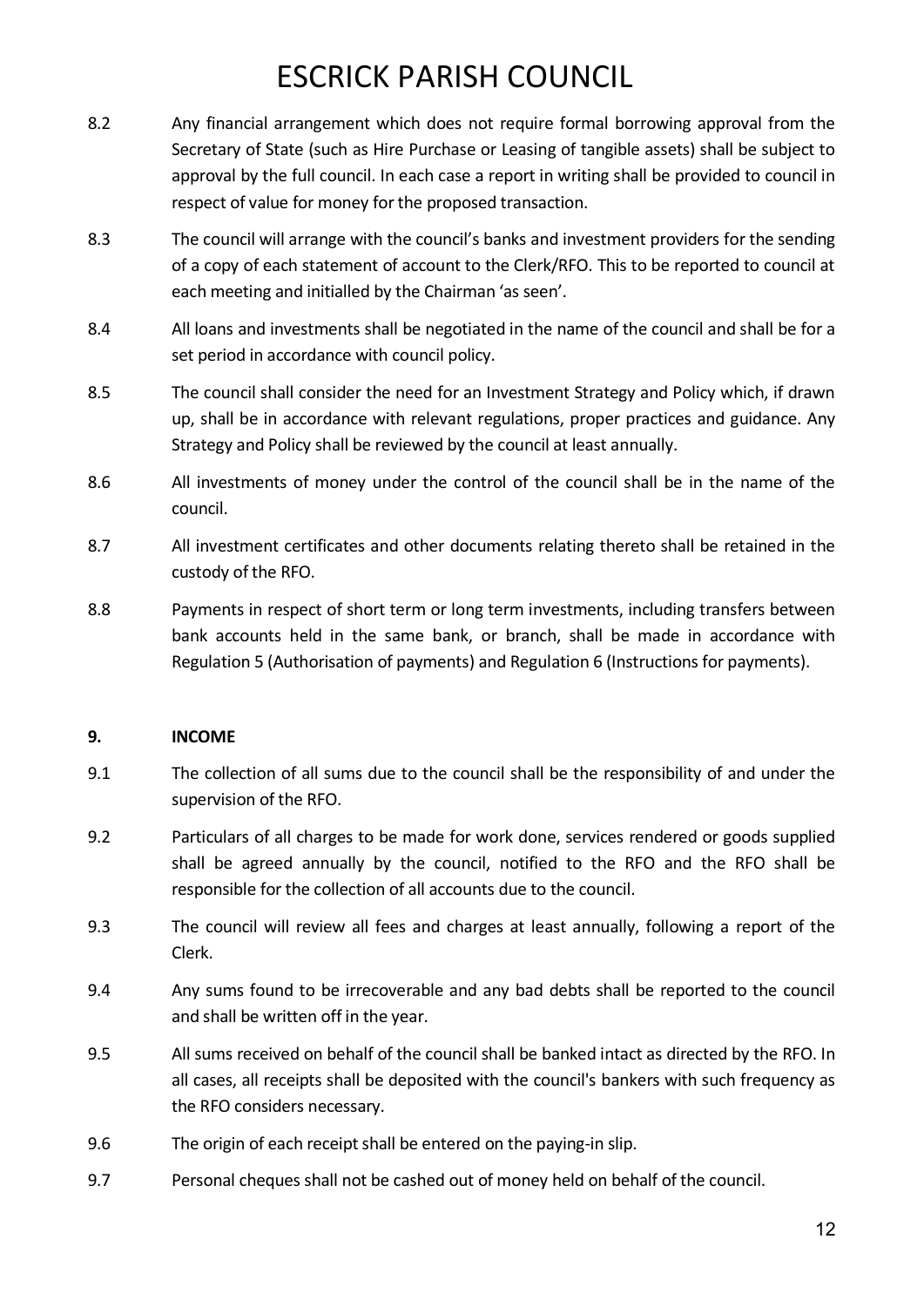- 9.8 The RFO shall promptly complete any VAT Return that is required. Any repayment claim due in accordance with VAT Act 1994 section 33 shall be made at least annually coinciding with the financial year end.
- 9.9 Where any significant sums of cash are regularly received by the council, the RFO shall take such steps as are agreed by the council to ensure that more than one person is present when the cash is counted in the first instance, that there is a reconciliation to some form of control such as ticket issues, and that appropriate care is taken in the security and safety of individuals banking such cash.

#### <span id="page-12-0"></span>**10. ORDERS FOR WORK, GOODS AND SERVICES**

- 10.1 An official order or letter shall be issued for all work, goods and services unless a formal contract is to be prepared or an official order would be inappropriate. Copies of orders shall be retained.
- 10.2 Order books shall be controlled by the RFO.
- 10.3 All members and officers are responsible for obtaining value for money at all times. An officer issuing an official order shall ensure as far as reasonable and practicable that the best available terms are obtained in respect of each transaction, usually by obtaining three or more quotations or estimates from appropriate suppliers, subject to any *de minimis* provisions in Regulation 11.1 below.
- 10.4 A member may not issue an official order or make any contract on behalf of the council.
- 10.5 The RFO shall verify the lawful nature of any proposed purchase before the issue of any order, and in the case of new or infrequent purchases or payments, the RFO shall ensure that the statutory authority shall be reported to the meeting at which the order is approved so that the minutes can record the power being used.

### <span id="page-12-1"></span>**11. CONTRACTS**

- 11.1 Procedures as to contracts are laid down as follows:
	- a. Every contract shall comply with these financial regulations, and no exceptions shall be made otherwise than in an emergency provided that this regulation need not apply to contracts which relate to items (i) to (vi) below:
		- i. for the supply of gas, electricity, water, sewerage and telephone services;
		- ii. for specialist services such as are provided by legal professionals acting in disputes;
		- iii. for work to be executed or goods or materials to be supplied which consist of repairs to or parts for existing machinery or equipment or plant;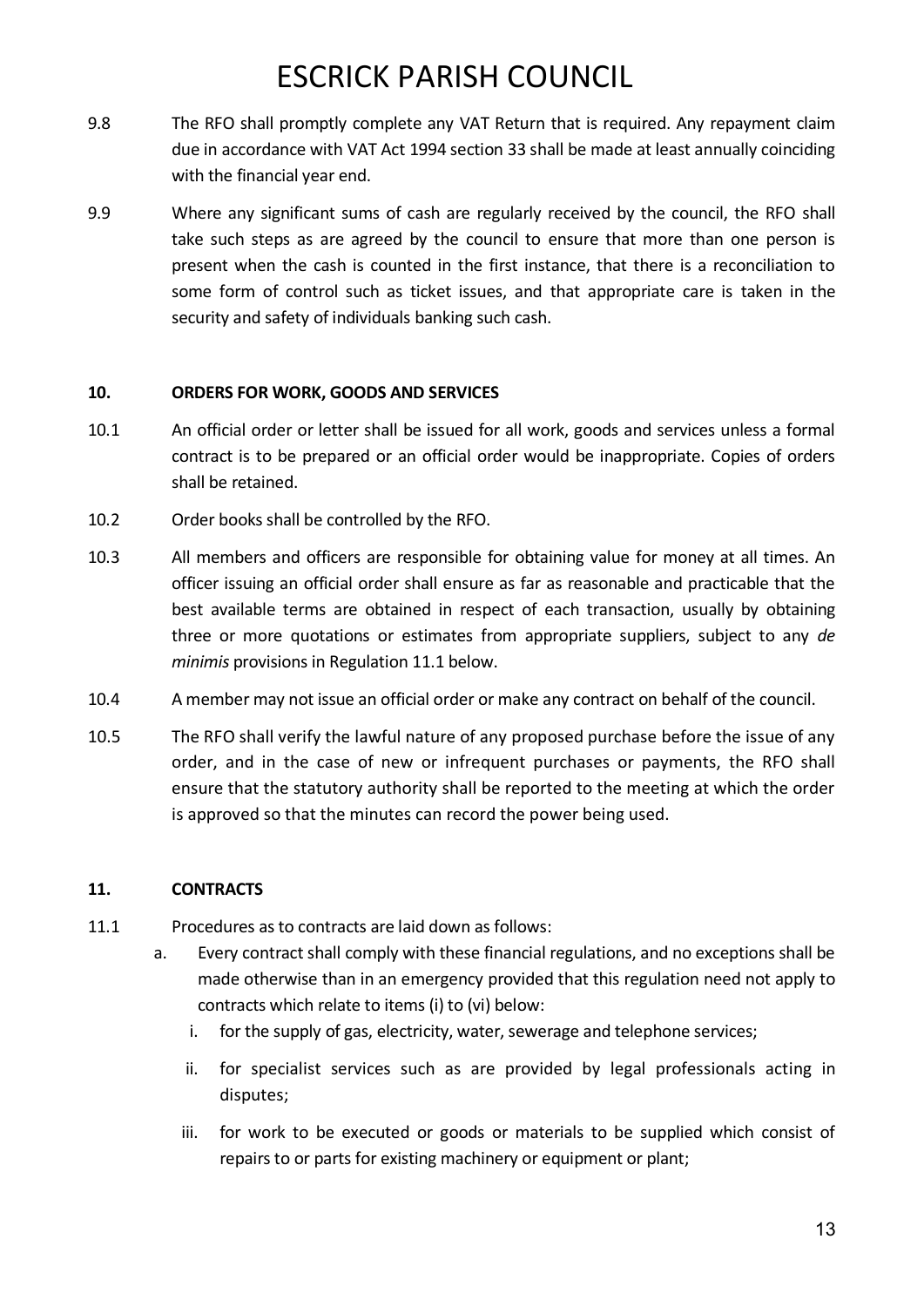- iv. for work to be executed or goods or materials to be supplied which constitute an extension of an existing contract by the council;
- v. for additional audit work of the external auditor up to an estimated value of £500 (in excess of this sum the Clerk and RFO shall act after consultation with the Chairman and Vice Chairman of council); and
- vi. for goods or materials proposed to be purchased which are proprietary articles and/or are only sold at a fixed price.
- b. **Where the council intends to procure or award a public supply contract, public service contract or public works contract as defined by The Public Contracts Regulations 2015 ("the Regulations") which is valued at £25,000 or more, the council shall comply with the relevant requirements of the Regulations<sup>1</sup> .**
- c. **The full requirements of The Regulations, as applicable, shall be followed in respect of the tendering and award of a public supply contract, public service contract or public works contract which exceed thresholds in The Regulations set by the Public Contracts Directive 2014/24/EU (which may change from time to time)<sup>2</sup> .**
- d. When applications are made to waive financial regulations relating to contracts to enable a price to be negotiated without competition the reason shall be embodied in a recommendation to the council.
- e. Such invitation to tender shall state the general nature of the intended contract and the Clerk shall obtain the necessary technical assistance to prepare a specification in appropriate cases. The invitation shall in addition state that tenders must be addressed to the Clerk in the ordinary course of post. Each tendering firm shall be supplied with a specifically marked envelope in which the tender is to be sealed and remain sealed until the prescribed date for opening tenders for that contract.
- f. All sealed tenders shall be opened at the same time on the prescribed date by the Clerk in the presence of at least one member of council.
- g. Any invitation to tender issued under this regulation shall be subject to Standing Orders, June 2019 Section 18, Financial Controls and Procurement and shall refer to the terms of the Bribery Act 2010.
- h. When it is to enter into a contract of less than £25,000 in value for the supply of goods or materials or for the execution of works or specialist services other than such goods, materials, works or specialist services as are excepted as set out in paragraph (a) the Clerk or RFO shall obtain 3 quotations (priced descriptions of the proposed supply); where the value is below £3,000 and above £500 the Clerk or RFO shall strive to obtain 3 estimates. Otherwise, Regulation 10.3 above shall apply.
- i. The council shall not be obliged to accept the lowest or any tender, quote or estimate.
- j. Should it occur that the council, or duly delegated committee, does not accept any tender, quote or estimate, the work is not allocated and the council requires further pricing, provided that the specification does not change, no person shall be

<sup>2</sup> Thresholds currently applicable are:

<sup>&</sup>lt;sup>1</sup> The Regulations require councils to use the Contracts Finder website to advertise contract opportunities, set out the procedures to be followed in awarding new contracts and to publicise the award of new contracts

a) For public supply and public service contracts 209,000 Euros (£181,302)

b) For public works contracts 5,225,000 Euros (£4,551,413)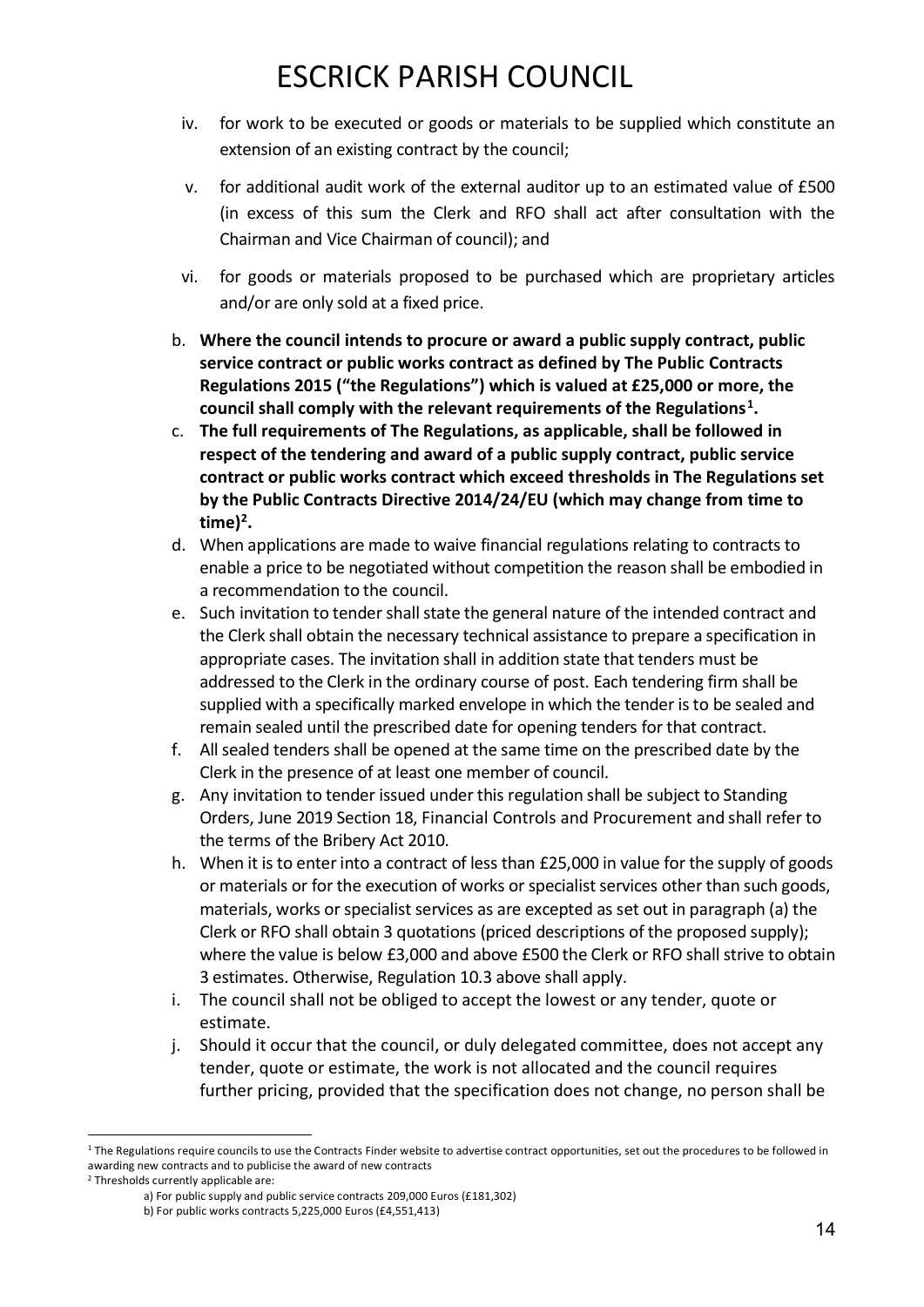permitted to submit a later tender, estimate or quote who was present when the original decision making process was being undertaken.

### <span id="page-14-0"></span>**12. PAYMENTS UNDER CONTRACTS FOR BUILDING OR OTHER CONSTRUCTION WORKS (PUBLIC WORKS CONTRACTS)**

- 12.1 Payments on account of the contract sum shall be made within the time specified in the contract by the RFO upon authorised certificates of the architect or other consultants engaged to supervise the contract (subject to any percentage withholding as may be agreed in the particular contract).
- 12.2 Where contracts provide for payment by instalments the RFO shall maintain a record of all such payments. In any case where it is estimated that the total cost of work carried out under a contract, excluding agreed variations, will exceed the contract sum of 5% or more a report shall be submitted to the council.
- 12.3 Any variation to a contract or addition to or omission from a contract must be approved by the council and Clerk to the contractor in writing, the council being informed where the final cost is likely to exceed the financial provision.

### **13. STORES AND EQUIPMENT**

Not applicable.

### <span id="page-14-1"></span>**14. ASSETS, PROPERTIES AND ESTATES**

- 14.1 The Clerk shall make appropriate arrangements for the custody of all title deeds and Land Registry Certificates of properties held by the council. The RFO shall ensure a record is maintained of all properties held by the council, recording the location, extent, plan, reference, purchase details, nature of the interest, tenancies granted, rents payable and purpose for which held in accordance with Accounts and Audit Regulations.
- 14.2 No tangible moveable property shall be purchased or otherwise acquired, sold, leased or otherwise disposed of, without the authority of the council, together with any other consents required by law, save where the estimated value of any one item of tangible movable property does not exceed £500.
- 14.3 No real property (interests in land) shall be sold, leased or otherwise disposed of without the authority of the council, together with any other consents required by law. In each case a report in writing shall be provided to council in respect of valuation and surveyed condition of the property (including matters such as planning permissions and covenants) together with a proper business case (including an adequate level of consultation with the electorate).
- 14.4 No real property (interests in land) shall be purchased or acquired without the authority of the full council. In each case a report in writing shall be provided to council in respect of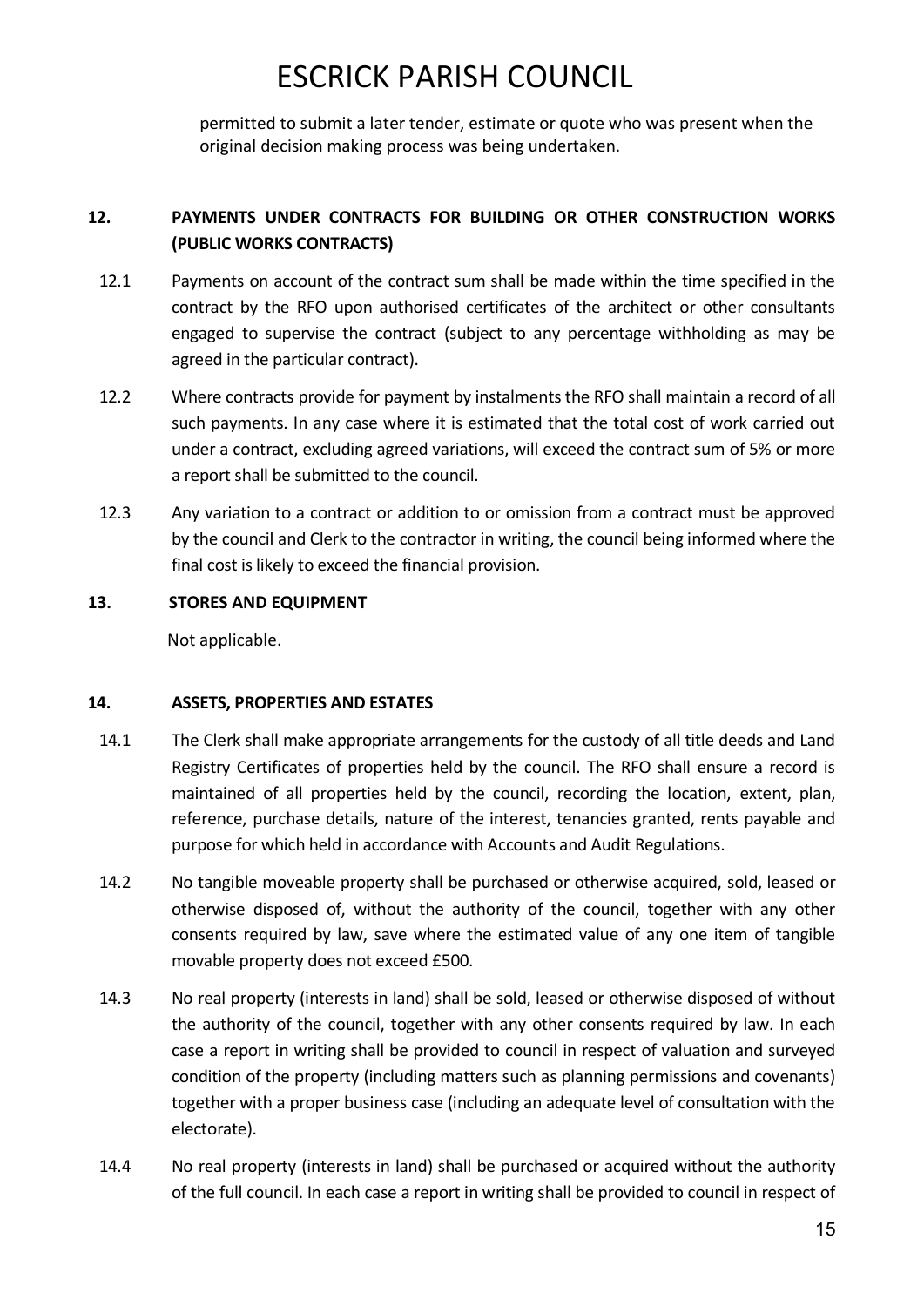valuation and surveyed condition of the property (including matters such as planning permissions and covenants) together with a proper business case (including an adequate level of consultation with the electorate).

- 14.5 Subject only to the limit set in Regulation 13.2 above, no tangible moveable property shall be purchased or acquired without the authority of the full council. In each case a report in writing shall be provided to council with a full business case.
- 14.6 The RFO shall ensure that an appropriate and accurate Register of Assets and Investments is kept up to date. The continued existence of tangible assets shown in the Register shall be verified at least annually, possibly in conjunction with a health and safety inspection of assets.

#### <span id="page-15-0"></span>**15. INSURANCE**

- 15.1 Following the annual risk assessment (per Regulation 17), the RFO shall effect all insurances and negotiate all claims on the council's insurers.
- 15.2 The RFO shall keep a record of all insurances effected by the council and the property and risks covered thereby and annually review it.
- 15.3 The RFO shall be notified of any loss liability or damage or of any event likely to lead to a claim, and shall report these to council at the next available meeting.
- 15.4 All appropriate members and employees of the council shall be included in a suitable form of security or fidelity guarantee insurance which shall cover the maximum risk exposure as determined annually by the council, or duly delegated committee.

#### <span id="page-15-1"></span>**16. RISK MANAGEMENT**

- 16.1 The council is responsible for putting in place arrangements for the management of risk. The Clerk/RFO shall prepare, for approval by the council, risk management policy statements in respect of all activities of the council. Risk policy statements and consequential risk management arrangements shall be reviewed by the council at least annually.
- 16.2 When considering any new activity, the Clerk/RFO shall prepare a draft risk assessment including risk management proposals for consideration and adoption by the council.

#### **17. SUSPENSION AND REVISION OF FINANCIAL REGULATIONS**

17.1 It shall be the duty of the council to review the Financial Regulations of the council from time to time. The Clerk/RFO shall make arrangements to monitor changes in legislation or proper practices and shall advise the council of any requirement for a consequential amendment of these Financial Regulations.